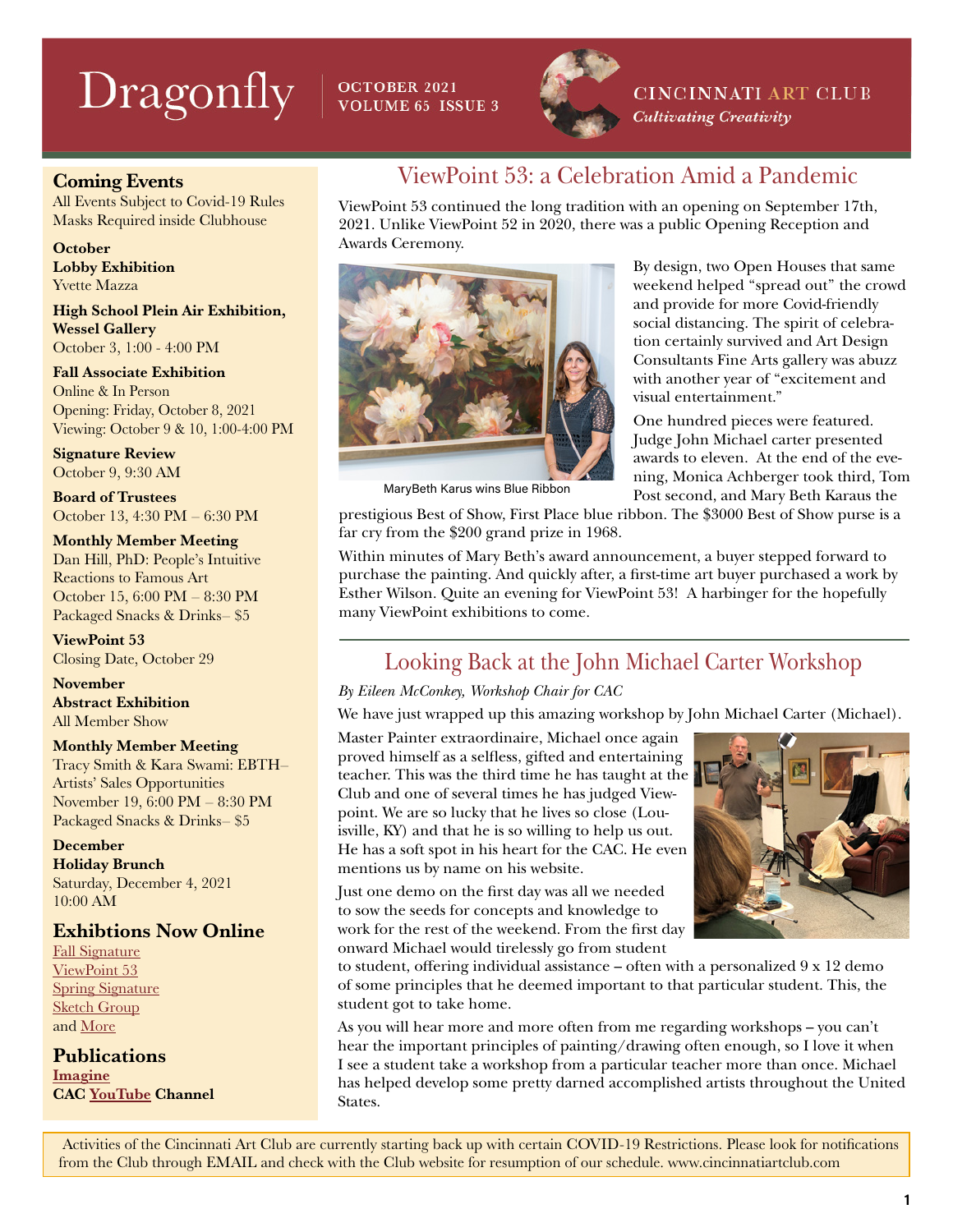#### The Dragonfly is published for and by members of the Cincinnati Art Club

Cincinnati Art Club 1021 Parkside Place, Cincinnati OH 45202 (513) 241-4591 www.cincinnatiartclub.com

#### **OFFICERS**

| VICE PRESIDENT Marlene Steele |  |
|-------------------------------|--|
|                               |  |
|                               |  |

#### BOARD OF TRUSTEES

Kathryn Al-Lamadani, Merida D'Augustine, Luann Elliott, Steve Hart, Susan Mueller, Michael Paolercio, Jerry Saylor, Donald A Schuster, Marlene Steele, Joe Stewart, Barbara Weyand, Dale Wolf

#### **COMMITTEES**

## **Dragonfly** Member Newsletter



CINCINNATI ART CLUB **Cultivating Creativity** 

|                                       | Catering Merida D'Augustine                  |
|---------------------------------------|----------------------------------------------|
|                                       |                                              |
|                                       | Development  Barbara Weyand                  |
|                                       |                                              |
|                                       | House & Property Joe Stewart                 |
|                                       | Membership Louann Elliott                    |
| Programs  Michael Paolercio           |                                              |
|                                       |                                              |
|                                       |                                              |
|                                       |                                              |
|                                       | Educational Opportunity  Kathryn Al-Lamadani |
|                                       |                                              |
|                                       |                                              |
|                                       | Critique–Signature Ray Hassard               |
|                                       | Critique-Associate  Tom Post                 |
|                                       | Assistant Curator Don Schuster               |
|                                       | DAWG Facilitator  Lisa Koepke                |
|                                       |                                              |
|                                       |                                              |
|                                       |                                              |
|                                       |                                              |
| High School Plein Air  Sally Mercurio |                                              |
|                                       |                                              |
|                                       |                                              |
|                                       |                                              |
|                                       | Social Media Tricia Paugstat                 |
|                                       | Signature Review Unassigned                  |
|                                       |                                              |

Dragonfly is the monthly newsletter for members of the Cincinnati Art Club. Dragonfly is published monthly from September to May and in July. Any reproduction of this publication, in whole or in part, is prohibited without express written consent. Member submissions to Dragonfly Editor are welcome. Submit information to be considered for publication to:

#### [dragonfly@cincinnatiartclub.com](mailto:dragonfly%40cincinnatiartclub.com?subject=dragonfly%40cincinnatiartclub.com)

by the first of the month prior to publication. Photographs submitted must be at high resolution (300 pixels per inch).

Copyright © 2021 Cincinnati Art Club



### President's Message *from* Don Schuster

#### **ViewPoint 53**



Most of our members already know Brian. He is well known in the local art community as a professional model and has modeled for our Club's Sketch Group for many years. Brian is an US Army veteran and lifelong resident of northern Kentucky. "I have modeled at every university and art school in the tri-state as well as the Cincinnati Art Club, Manifest Drawing Center, and many private sessions with artists. I am pretty well known in the art community around here."

compete at the highest levels. Putting your work out there to be judged among the hundreds or thousands of submissions to a national exhibition is intimidating. But if you don't enter, you'll never know if your work can hold its own in the company of all that glorious work.

#### **Past President**

Carl Zimmerman (1900-1985) was our club's 25th President. Known for his oil paintings and mural work, he came to Cincinnati from his native Indianapolis in 1925 to continue his art studies at the Art Academy of Cincinnati. Carl's instructors were some of CAC's best-known artists: Reginald Groom and John Weis, as well as Herman Wessel. In 1927 he and his wife left for a year and a half of studies in Europe, coming back to Cincinnati to settle. His career was devoted to commercial work, private commissions (coming from throughout the country), as well as teaching at the Art Academy, Taft Museum and Cincinnati Art Museum.

One of his latter large-scale works were the Shakespeare's "Seven Ages of Man." mosaic murals for the exterior of the then new Princeton High School (1958). When Princeton School District decided to build a new high school, the murals were slated to be demolished, along with the rest of the old buildings. But on Saturday, October 9, those same murals will be rededicated in a new location at the new Princeton High School. A "monumental" effort of some local boosters raised \$1.5 million to rescue, store and incorporate the murals as the backdrop for an outdoor amphitheater which they believe will be an extensively used venue for artistic productions. Drive by the school to see them prominently displayed on the northeast corner of the complex. Yours in artistic pursuit,

Don

Our presenter for the October Member Meeting will be Dan Hill. He is traveling from St. Paul, MN to give us new insights into just what people are thinking when they view artwork.

Dan led a research team that used eye tracking and analysis of facial expressions as they looked at paintings from the Old Masters of the Renaissance up to current works. This is a phenomenal opportunity to better understand the kinds of reactions people have and how they actually look at paintings and sculptures. The secrets he reveals will assist each of us to better understand what people have in their minds when they see your art.

Dan's presentation will follow our informal fellowship time. Assorted individually packaged chips, sweet, fresh fruit and canned and bottled drinks will be available.

Reservation Information: As at last month's meeting, masks will be required. Snacks will be served. Cost is \$5.00. Please make payment by CHECK at the door. Send reservation requests to [dinner@cincinnatiartclub.com](mailto:dinner%40cincinnatiartclub.com?subject=dinner%40cincinnatiartclub.com) no later than October 17th.

#### **First Monthly Meeting of the New Club Season**

Despite the mask mandate, we had a great turnout for our September Member



Meeting. Attendees in the photo are all flashing the peace sign, as they are surrounded by the Fall Signature Exhibition. Todd Price, the most renowned painter of historic landscapes, was the presenter.

### Get Ready for our October 15 Member Meeting, 6:00 PM

The illustration (at right) of Brian was done by Natasha Kinnari at one of his many times posing for the Cincinnati Art Club Sketch Group.

If you don't know Brian yet, you will probably see him around the Clubhouse keeping our facility sparkling clean and setting up for our monthly Member Meetings.

### Brian Baxter, Cincinnati Art Club Custodian

Jon Shumaker and Karen Haupt are our newest members. Please give them a friendly welcome when you meet them at our activities as the Club has reopened.

#### **Jon Shumaker**



Jon is bringing his photography expertise to the Cincinnati Art Club. He has been a resident of Panama. His international travels have taken him to many developing nations. His favorite destination so far has been Belize where he felt comfortable in the laid back country with lots of great food and plenty of hostels.

Jon will adapt his travel photography and blogging to assist the Club record many of our events. So if you see Joe toting a camera to our monthly meetings, workshops, and exhibitions, be sure to welcome him.

He received a BS in Accounting and an MBA with the US Navy as well as specialized skills in securing a license in Nuclear Operations from the DOE. He has worked in systems modeling where he enjoyed assignments.



#### **Karen Haupt**



Karen Haupt is the mother of four wonderful adult children. They have filled her heart with stories, hopes and dreams. She recently moved to Cincinnati in response to God leading her through prophetic dreams to engage, grow and share true Prophetic Artistic expression and excellence. She is an author, ELAINA's DAHLIA and Director of the Dayton House of Prayer, offering Prayer, Dream Interpretation Classes, Worship Adventures, Poetry, Empyreal Prophetic Art and Intercessory Workshops. Her writings, teachings, and prayer all flow from a history of ministry in the inner city, evangelism, counseling the poor in spirit and recovering addicts.

### Two New Members Join Club

### In Memoriam, 2021

We pay lasting tribute to the eleven members we lost over the past year. They were our colleagues and friends and their presence at our events will be missed. The plaque and tribute are an important ceremony at every ViewPoint Opening Night…



**Kathleen Biale Lynette Busch Dee Fagedes Gene Hinckley Thomas Lippert Les Miley John Ruthven Stanley Stenten Tom Tarvin Richard Thomas Paul Zentgraf**